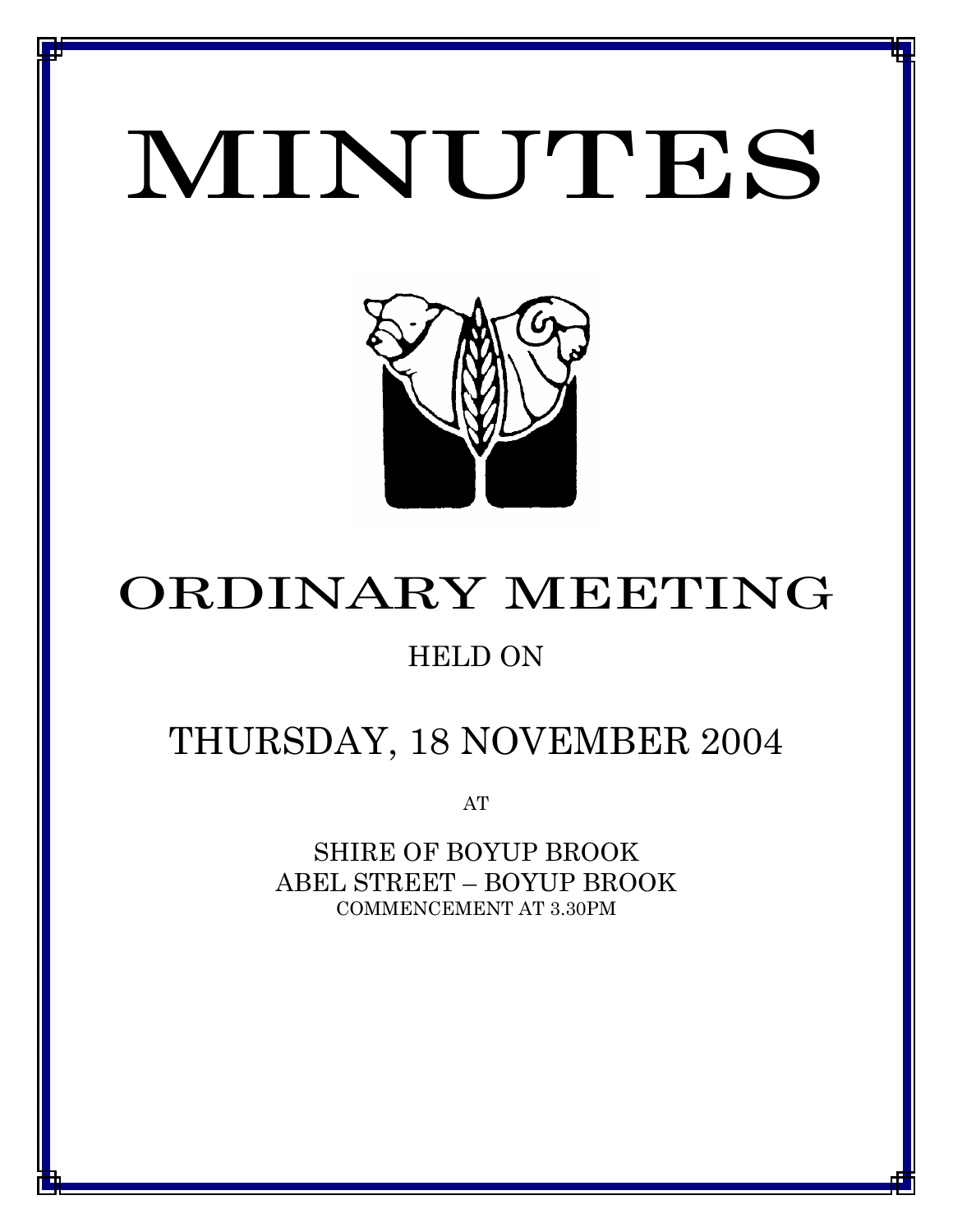# TABLE OF CONTENTS

| $\mathbf{1}$   | 1.1<br>1.2 | RECORD OF ATTENDANCE/APOLOGIES/LEAVE OF ABSENCE PREVIOUSLY APPROVED  3            |  |
|----------------|------------|-----------------------------------------------------------------------------------|--|
| 2              | 2.1<br>2.2 | PUBLIC QUESTION TIME                                                              |  |
| 3              |            |                                                                                   |  |
| 4              |            |                                                                                   |  |
| 5              |            |                                                                                   |  |
| 6              |            |                                                                                   |  |
| $\overline{7}$ |            | REPORTS OF OFFICERS AND COMMITTEES                                                |  |
|                | 7.1        | <b>WORKS AND SERVICES</b>                                                         |  |
|                |            | 7.1.1<br>7.1.2                                                                    |  |
|                | 7.2<br>7.3 | DEVELOPMENT AND COMMUNITY SERVICES<br>7.2.1<br>7.2.2<br><b>CORPORATE SERVICES</b> |  |
|                |            | 7.3.1<br>7.3.2<br>7.3.3<br>7.3.4<br>7.3.5<br>7.3.6                                |  |
| 8              |            |                                                                                   |  |
| 9              | 9.1<br>9.2 |                                                                                   |  |
| 10             | 10.1       |                                                                                   |  |
| 11             |            |                                                                                   |  |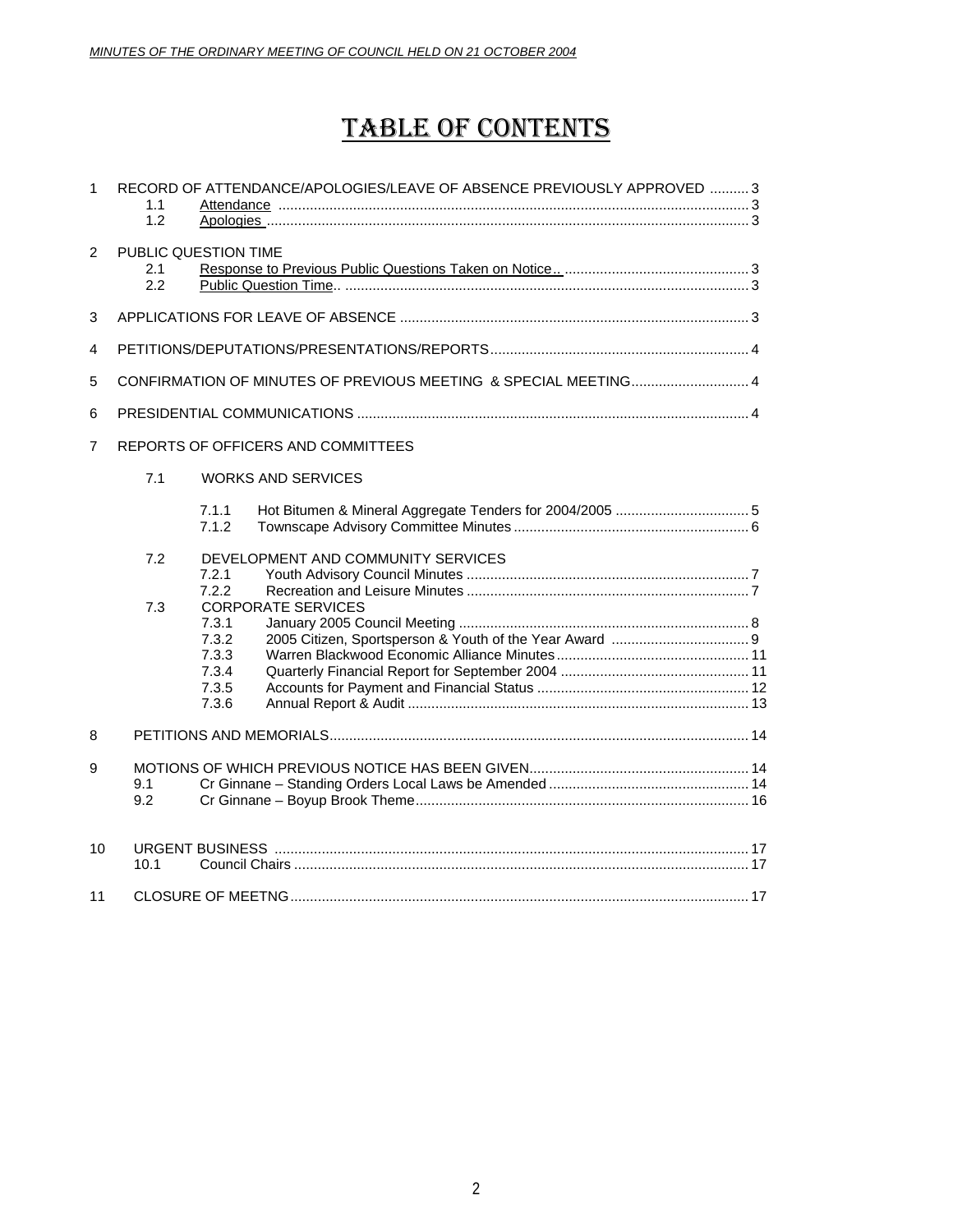#### **Suspension of Standing Orders**

#### **MOVED: Cr Mondy SECONDED: Cr Downing**

**That the Order of Business for the Council Meeting, being Clause 5 of Standing Orders, Local Law No 1 be suspended.** 

 **CARRIED: 8/0** 

### **1 RECORD OF ATTENDANCE/APOLOGIES/LEAVE OF ABSENCE PREVIOUSLY APPROVED**

#### 1.1 Attendance

Cr Terry Ginnane – Shire President Cr J Mondy Cr S Broadhurst Cr R Downing Cr P Marshall Cr K Moir Cr T Oversby Cr S Purse

Mr W Pearce – Chief Executive Officer Mr K Jones – Manager of Finance and Administration Mr J Eddy – Manager of Works and Services Mrs G Wallace – Secretary

Mr E Muncey Mr B Anderson – Donnybrook – Bridgetown Mail

1.2 Apologies

Cr N Blackburn

### **2 PUBLIC QUESTION TIME**

2.1 Response to Previous Public Questions Taken on Notice

Nil

2.2 Public Question Time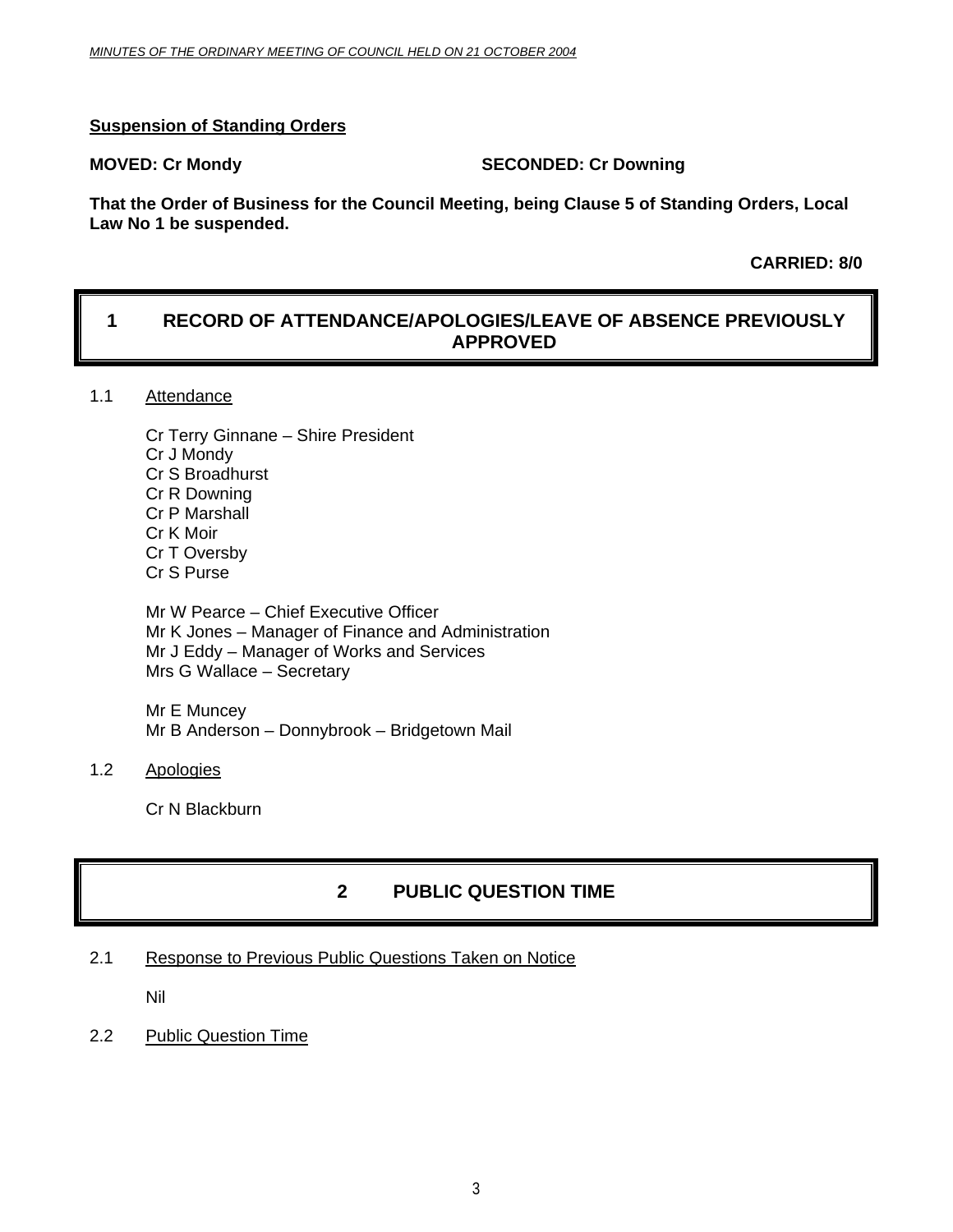### **3 APPLICATIONS FOR LEAVE OF ABSENCE**

### **4 PETITIONS/DEPUTATIONS/PRESENTATIONS/REPORTS**

### **5 CONFIRMATION OF MINUTES OF PREVIOUS MEETING**

5.1 Minutes of the Ordinary Meeting of the Council held on 21 October 2004.

**MOVED: Cr Downing SECONDED: Cr Oversby** 

**That the minutes of the previous Ordinary Meeting of the Council held on 21 October 2004 be confirmed as an accurate record subject to the following changes:-** 

**Page 17 item 7.3.1 to read:-** 

**"That the Council approves the expenditure of \$1,000 from budgeted advertising funds as a contribution towards the cost of advertising the Boyup Brook district by way of a mural on a Mead's Transport vehicle.** 

**CARRIED 8/0** 

### **6 PRESIDENTIAL COMMUNICATIONS**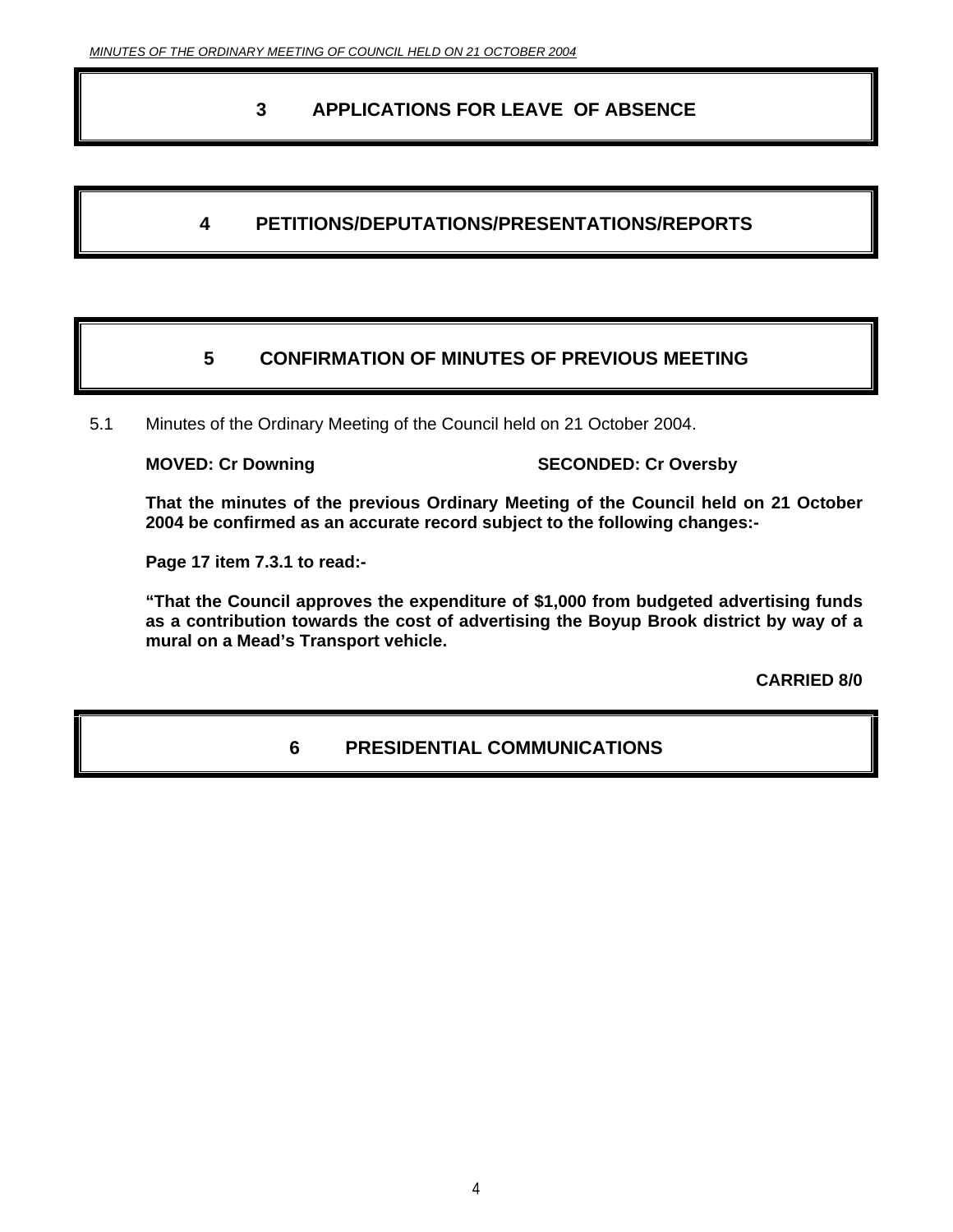### **7 REPORTS OF OFFICERS AND COMMITTEES**

### **7.1 WORKS AND SERVICES**

#### 7.1.1 Hot Bitumen & Mineral Aggregate Tenders for 2004/2005

| Proponent:                   | Shire of Boyup Brook  |
|------------------------------|-----------------------|
| Location:                    |                       |
| <b>Reporting Officer:</b>    | John Eddy             |
| Date Report Written:         | 05 November 2004      |
| <b>Enabling Legislation:</b> | -                     |
| File:                        | EQ/57/001 & EQ/57/002 |
| Appendices:                  | -                     |
|                              |                       |

#### **BACKGROUND:**

Tenders were called for the supply of sprayed bitumen and mineral aggregate.

#### **DETAIL:**

The following tenders were received by the closing time of 4.00pm on Wednesday 03 November 2004.

#### Tender No 04-004 Supply of Sprayed Bitumen

| Company         | 5,000L<br>$\rightarrow$ 10,000L | 10,000L<br>$\rightarrow$ 15,000L | 15,000<br>$\rightarrow$ 20,000L | Over<br>20,000L | Average |
|-----------------|---------------------------------|----------------------------------|---------------------------------|-----------------|---------|
| Pioneer Road    | \$0.70                          | \$0.65                           | \$0.58                          | \$0.56          | \$0.623 |
| <b>Services</b> |                                 |                                  |                                 |                 |         |
| <b>RNR</b>      | \$0.587                         | \$0.568                          | \$0.568                         | \$0.568         | \$0.573 |
| Contracting     |                                 |                                  |                                 |                 |         |
| Malatesta       | \$0.70                          | \$0.65                           | \$0.62                          | \$0.61          | \$0.645 |
| <b>Boral</b>    | \$0.67                          | \$0.60                           | \$0.58                          | \$0.56          | \$0.603 |

The supply of sprayed bitumen prices have been averaged based on supply and spray of hot bitumen, RNR Contracting submitting the lowest tender price. Note all prices are GST exclusive. Tender No 04-005 Supply of mineral Aggregate to Boyup Brook

| Ex Quarry to Boyup Brook | Hanson        | K & B Mead Transport |  |
|--------------------------|---------------|----------------------|--|
| 10mm Metal               | \$30.30 Tonne | \$28.75 Tonne        |  |
| 14mm Metal               | \$29.80 Tonne | \$28.75 Tonne        |  |
| Additional Cartage       | 7.0c/T/Km     | 9.0c/T/km            |  |

K & B Mead submitted the lowest tender for the supply of mineral aggregate.

Note all prices are GST exclusive on delivery to the Boyup Brook townsite.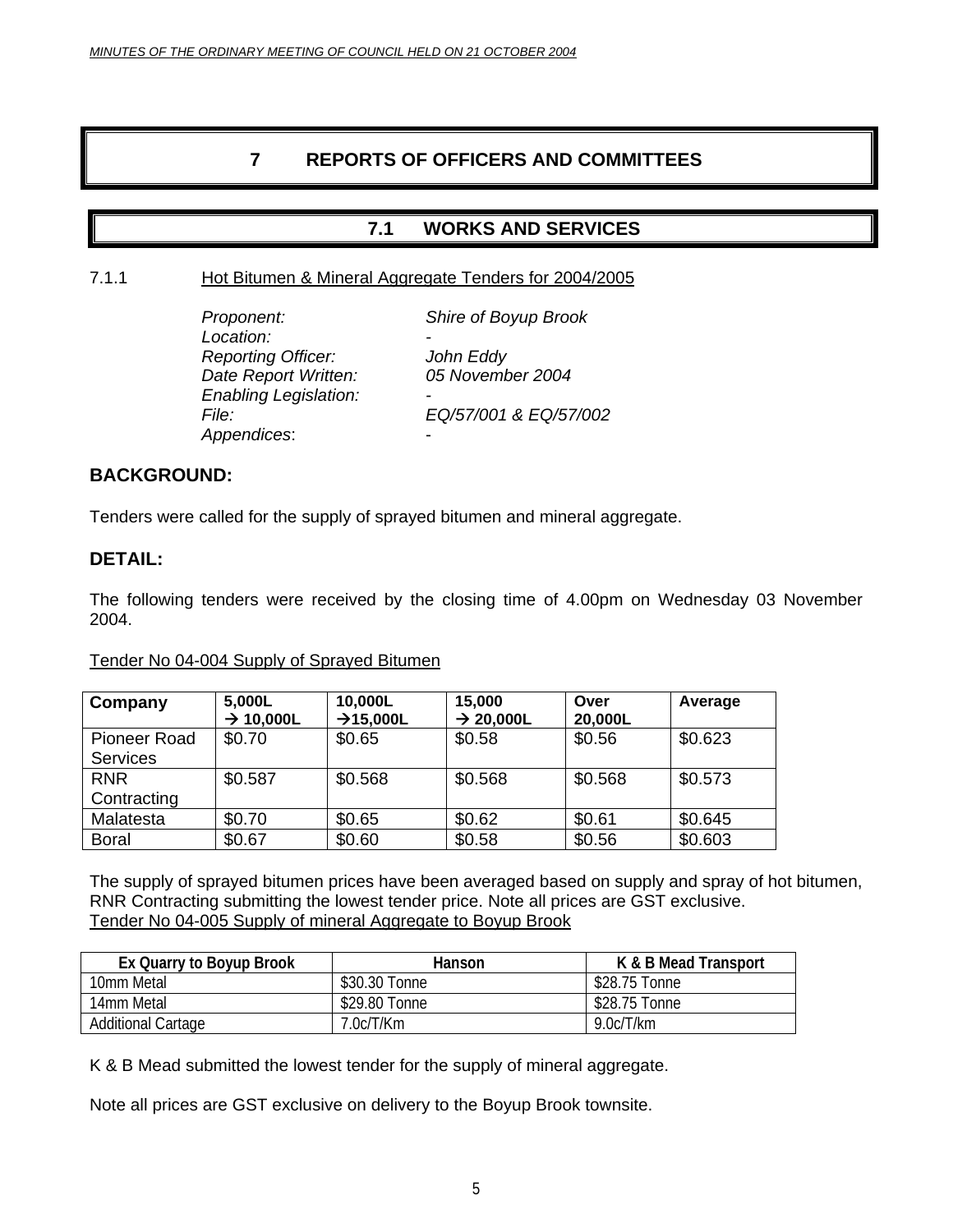#### **COMMENT:**

#### Tender No 04-004 – Supply of Sprayed Bitumen

RNR Contracting Pty Ltd has provided reliable service, delivery and application of materials to the Shire of Boyup Brook for the past seven (7) years and it is recommended that their tender be accepted.

#### Tender No 04 – 005 – Supply of Mineral Aggregate

K & B Mead Transport submitted the lowest tender for the supply of mineral aggregate and has provided reliable service and delivery of materials for the past three (3) years.

It is therefore recommended that their tender be accepted.

#### **MOVED: Cr Mondy SECONDED: Cr Oversby**

**That the Council accept the following tenders for the 2004/2005 financial year:-** 

#### **1 Supply of Sprayed Bitumen – Tender No 04-004**

#### **R.N.R. CONTRACTING**

| 5,000L                | 10,000L               | 15,000L               | over    | <b>Average Cost/L</b> |
|-----------------------|-----------------------|-----------------------|---------|-----------------------|
| $\rightarrow$ 10,000L | $\rightarrow$ 15,000L | $\rightarrow$ 20,000L | 20,000L |                       |
| \$0.587               | \$0.568               | \$0.568               | \$0.568 | \$0.573               |

#### **2 Supply Mineral Aggregate to Boyup Brook – Te7nder No 04-005**

#### **K & B Mead Transport**

**Supply and deliver of 14mm and 10mm aggregate as specified to the Boyup Brook townsite \$28.75/tonne and 9.0 cents/tonne/kilometre for additional cartage.** 

#### **CARRIED 8/0**

#### 7.1.2 Townscape Advisory Committee Minutes – 03 November 2004

Location:  *Reporting Officer: John Eddy Date Report Written: 08 November 2004 File: PA/37/001 Appendices*: *1.1 - Minutes* 

*Proponent: Shire of Boyup Brook* 

 *Enabling Legislation: Local Government Act 1995* 

#### **BACKGROUND:**

A Townscape Advisory Committee meeting was held on 03 November 2004.

Minutes of the meeting are laid on the table and circulated (refer to appendix 1.1).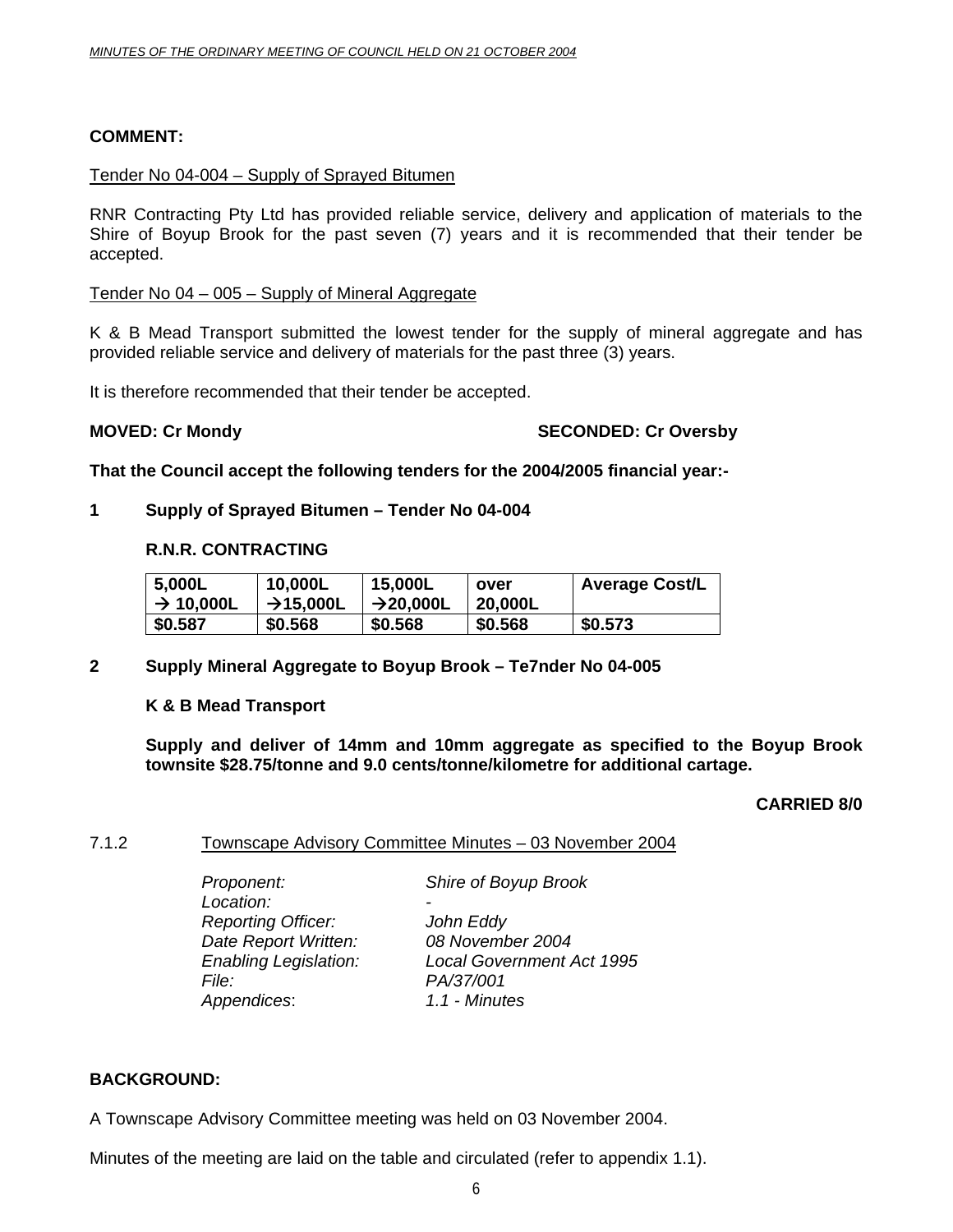#### **MOVED: Cr Purse SECONDED: Cr Oversby**

**That the minutes of the Townscape Advisory Committee held on the 03 November 2004, be received.** 

**CARRIED 8/0** 

#### **7.2 DEVELOPMENT AND COMMUNITY SERVICES**

#### 7.2.1 Youth Advisory Committee Minutes

| Proponent:                   | Shire of Boyup Brook             |
|------------------------------|----------------------------------|
| Location:                    |                                  |
| <b>Reporting Officer:</b>    | Keith Jones                      |
| Date Report Written:         | 08 November 2004                 |
| <b>Enabling Legislation:</b> | <b>Local Government Act 1995</b> |
| <i>File:</i>                 | IM/37/004                        |
| Appendices:                  | 1.2 - Minutes                    |

#### **BACKGROUND:**

A Meeting of the Youth Advisory Committee was held on the 26 October, 03 and 09 November 2004.

Minutes of the meetings are laid on the table and circulated (refer to appendix 1.2).

#### **MOVED: Cr Downing Case 2018 10:00 SECONDED: Cr Broadhurst**

**That the minutes of the Youth Advisory Committee on 26 October, 03 and 09 November 2004 be received.** 

**CARRIED 8/0** 

#### 7.2.2 Recreation & Leisure Advisory Committee Minutes

 *Proponent: Shire of Boyup Brook*  Location:  *Reporting Officer: Keith Jones Date Report Written: 11 November 2004 Enabling Legislation: Local Government Act 1995 File: RE/37/001 Appendices*: *1.3 Minutes*

#### **BACKGROUND:**

A Meeting of the Recreation & Leisure Advisory Committee was held on the 11 November 2004.

Minutes of the meetings are laid on the table and circulated (refer to appendix 1.3).

#### **MOVED: Cr Oversby SECONDED: Cr Broadhurst**

**That the Council go into a committee to allow members free discussion on the matter.**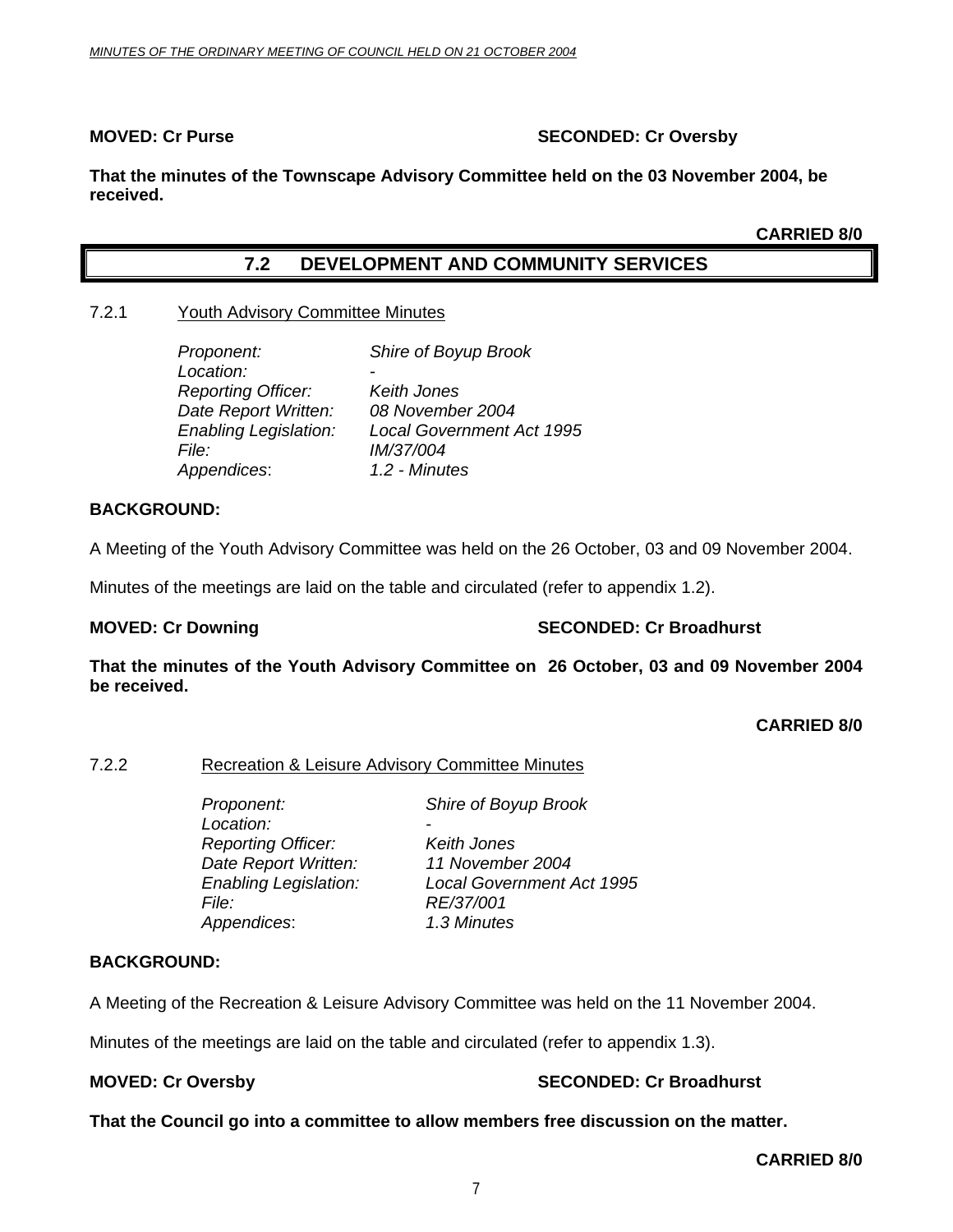#### **MOVED: Cr Purse SECONDED: Cr Oversby**

**That the Council close committee.** 

 **CARRIED 8/0** 

**MOVED: Cr Purse SECONDED: Cr Oversby** 

**That the minutes of the Recreation & Leisure Advisory Committee held on 11 November 2004, be received.** 

**CARRIED 8/0** 

#### **7.3 CORPORATE SERVICES**

#### 7.3.1 January 2005 Council Meeting

| Proponent:                            | Shire of Boyup Brook                            |
|---------------------------------------|-------------------------------------------------|
| Location:                             |                                                 |
| <b>Reporting Officer:</b> Will Pearce |                                                 |
|                                       | Date Report Written: 08 November 2004           |
|                                       | Enabling Legislation: Local Government Act 1995 |
| File:                                 | GO/37/001                                       |
| Appendices:                           |                                                 |

#### **BACKGROUND:**

Council business is traditionally quiet over the Christmas period and month of January.

The January 2003 and 2004 Council meetings were cancelled with minimal impact on operations

The Council did however hold a Special Meeting on 28 January 2004 to address one specific item relating to GP.

The Council is now requested to consider canceling its January 2005 meeting (falling on the  $20<sup>th</sup>$ ).

#### **DETAIL:**

The 'Council Meeting Dates' policy states that it will meet 'on the third Thursday of each month unless resolved otherwise'.

However, it is prudent to consider the issue now to provide the wider community with sufficient notice should the Council cancel its January 2005.

#### **COMMENT:**

The Local Government Act section 5.3 (2) states that ordinary meetings are to be held not more than three months apart.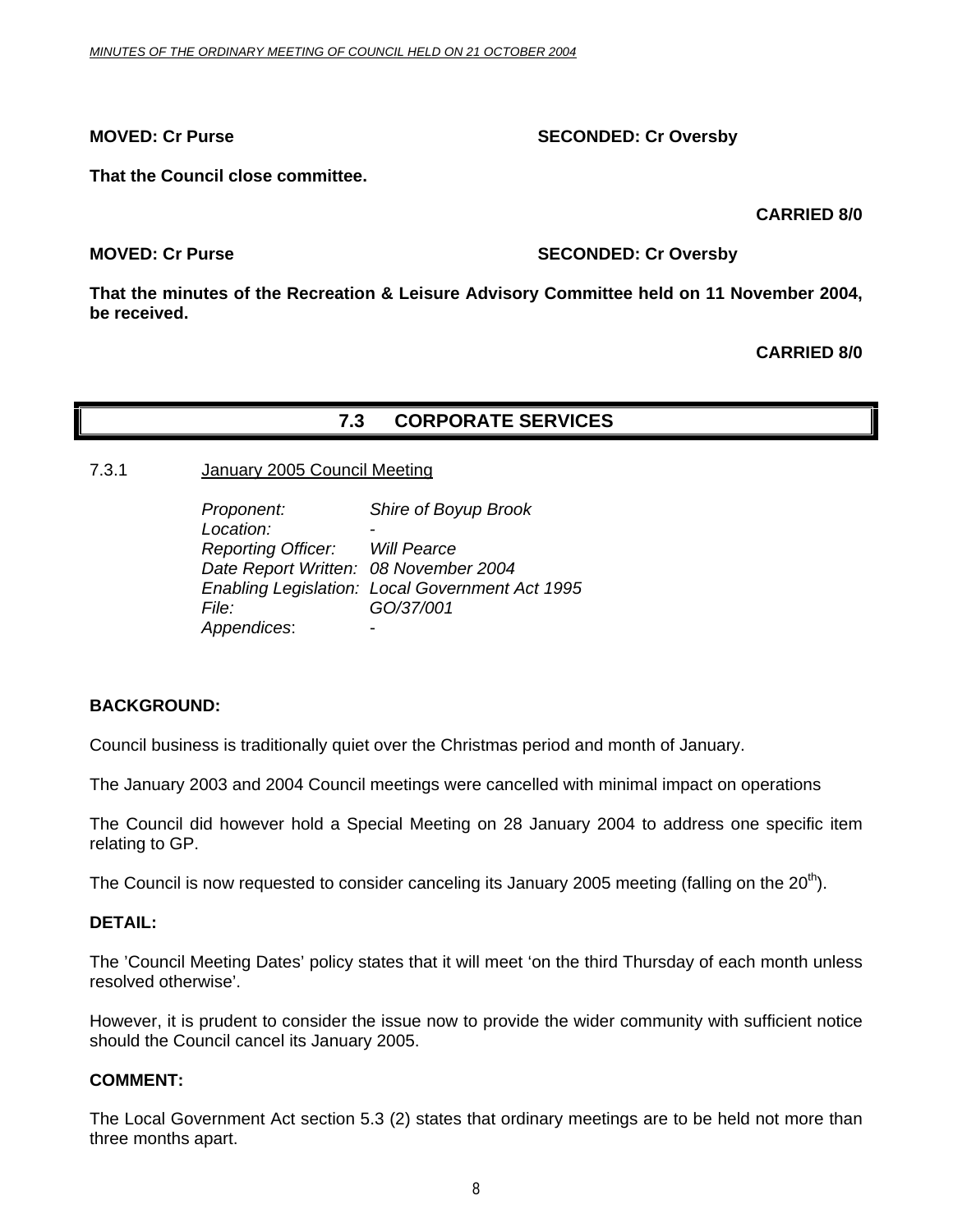Canceling this meeting would not contravene the act.

### **MOVED: Cr Moir MOVED: Cr Downing**

#### **That the Council cancels its 20 January 2005 meeting.**

 **CARRIED 8/0** 

7.3.2 2005 Citizen, Sportsperson & Youth of the Year Award

 *Proponent: Shire of Boyup Brook*  Location:  *Reporting Officer: Will Pearce Date Report Written: 08 November 2004 Enabling Legislation: Local Government Act 1995 File: CR/25/004 Appendices*: -

#### **BACKGROUND:**

Nominations closed for the annual awards on 26 November 2005.

It is now necessary to appoint elected members to the selection panel.

#### **DETAIL:**

The Council's Award Process Policy states:-

#### *'Objective*

*To determine guidelines for awarding distinguished performance and/or positive contributions to the community by residents.* 

#### *Statement*

*The Council will invite nominations marked confidential for the following Awards annually:-* 

- *Citizen of the Year*
- *Young Achiever of the Year*
- *Sports Person of the Year*

*The selection panel shall comprise of four (4) Councillors and Chief Executive Officer. The following selection criteria shall be used by the selection panel to determine the most suitable nominee:-* 

*Citizen of the Year* 

- *a resident who has achieved the most distinguished performance and/or made the most positive contribution to the community, during the preceding year*
- *a resident who has achieved and/or contributed to the community consistently over a period of years.*

*Young Achiever of the Year* 

- *a resident no older than 25 years of age on 26 January, who has achieved the most distinguished performance and/or made the most positive contribution to the community, during the preceding year*
- *a resident no older than 25 years of age on 26 January who has achieved and/or contributed to the community consistently over a period of years.*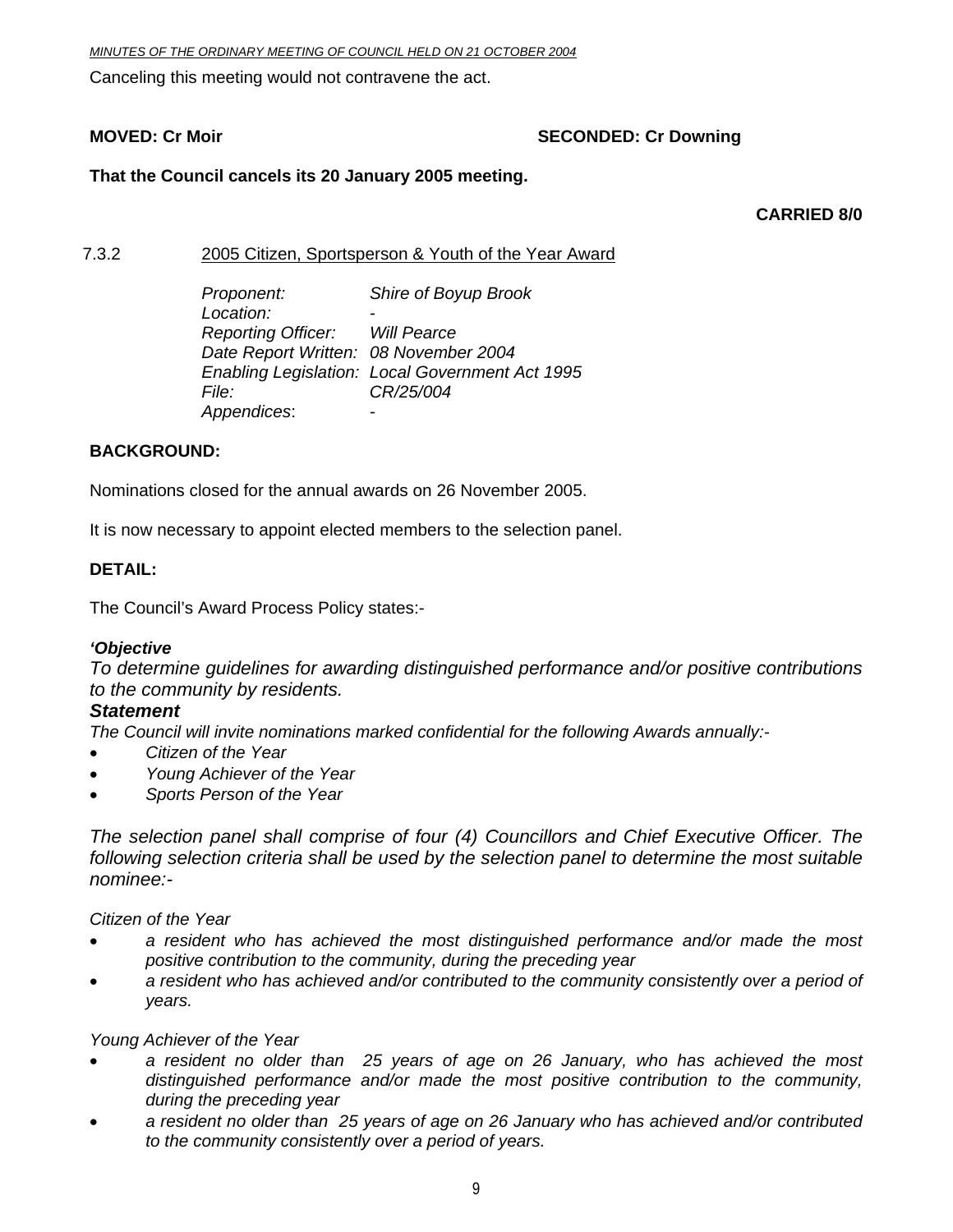#### *MINUTES OF THE ORDINARY MEETING OF COUNCIL HELD ON 21 OCTOBER 2004*

*Sports Person of the Year* 

- *a resident which/who has achieved the most distinguished performance during the year. Performance may include active participation, coaching, promotion and/or leadership and sportsmanship*
- resident which/who has achieved the most distinguished performance during the year. *Performance may include active participation, coaching, promotion and/or leadership and sportsmanship consistently over a period of years.*

#### *General*

*The successful nominee(s), if any, shall be announced and presented with a certificate and appropriate gift with a value of no more than \$100, at the Australia Day Breakfast function hosted annually by the Council.* 

*Nominations must be made by 4.00pm on the last Friday of November of each year. The winners shall be announced at the December Council meeting to ensure that the winner will be provided with the opportunity to attend the Australia Day celebrations.'* 

#### **COMMENT:**

It is suggested that the panel to select the 2005 Citizen, Sportsperson and Youth of the Year awards consist of Crs  $\frac{1}{\sqrt{2}}$  and  $\frac{1}{\sqrt{2}}$ .

**MOVED: Cr Downing Case 2018 10 SECONDED: Cr Mondy SECONDED: Cr Mondy** 

**That the Council go into a committee to allow members free discussion on the matter.** 

 **CARRIED 8/0** 

**MOVED: Cr Downing Case Conduct Act Act SECONDED: Cr Oversby** 

**That the Council close committee.** 

 **CARRIED 8/0** 

**That the panel to select the 2005 Citizen, Sportsperson and Youth of the Year awards consist of Crs Downing, Broadhurst, Oversby and Blackburn.** 

 **CARRIED 8/0** 

**MOVED: Cr Oversby SECONDED: Cr Downing 1999** 

**That the unsuccessful nominees for the 2004 Citizen, Sportsperson and Youth of the Year awards be submitted as nominations for the 2005 awards.** 

 **CARRIED 7/1** 

**MOVED: Cr Marshall SECONDED: Cr Downing COVED: Cr Downing 1999**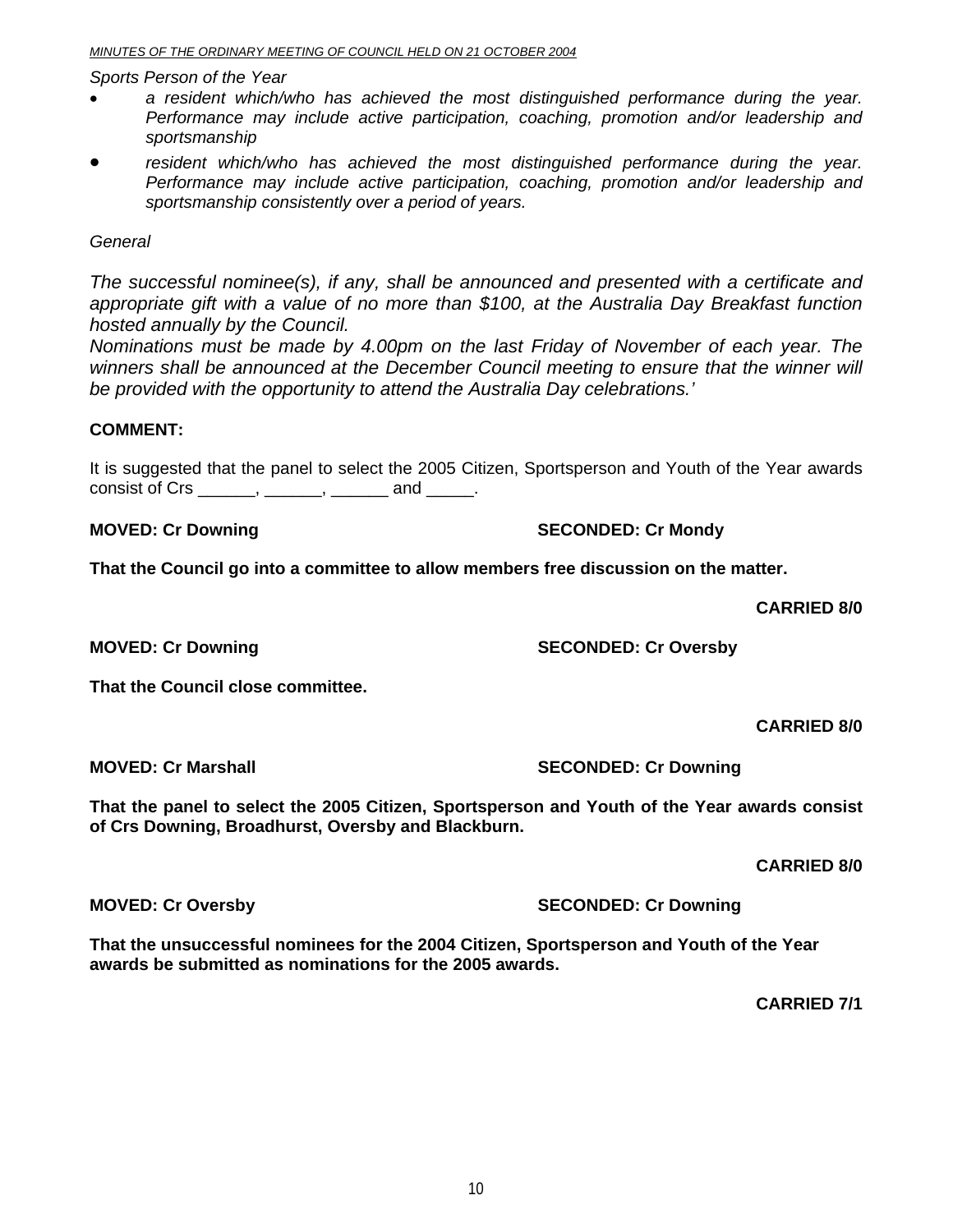#### 7.3.3 Warren Blackwood Economic Alliance Minutes – 26 October 2004

| Proponent:                   | Warren Blackwood Economic Alliance |
|------------------------------|------------------------------------|
| Location:                    | $\overline{\phantom{0}}$           |
| <b>Reporting Officer:</b>    | <b>Will Pearce</b>                 |
| Date Report Written:         | 11 November 2004                   |
| <b>Enabling Legislation:</b> | -                                  |
| <i>File:</i>                 | GR/31/006                          |
| Appendices:                  | 1.4 - Minutes                      |
|                              |                                    |

#### **BACKGROUND:**

Meetings of the Warren Blackwood Economic Alliance were held on 26 October 2004.

Minutes of the meetings are laid on the table and circulated (refer to appendix 1.4).

#### **MOVED: Cr Broadhurst SECONDED: Cr Marshall**

**That the minutes of the Warren Blackwood Economic Alliance held on 26 October 2004 be received.** 

**CARRIED 8/0** 

#### 7.3.4 Quarterly Financial Report for September 2004

| Proponent:                            | Shire of Boyup Brook                            |
|---------------------------------------|-------------------------------------------------|
| Location:                             |                                                 |
| Reporting Officer: Keith Jones        |                                                 |
| Date Report Written: 11 November 2004 |                                                 |
|                                       | Enabling Legislation: Local Government Act 1995 |
| File:                                 | FM/10/003                                       |
| Appendices:                           | 1.5 Quarterly Figures                           |

#### **BACKGROUND:**

The quarterly financial statements for the September 2004 period are laid on the table and circulated (refer to appendix 1.5).

#### **COMMENT:**

Notes relating to significant variances between actual and budget figures are included with the quarterly statements.

**MOVED: Cr Mondy Case Conduct 2 Conducts** SECONDED: Cr Downing

**That the Council go into a committee to allow members free discussion on the matter.** 

 **CARRIED 8/0** 

**MOVED: Cr Downing Case 2018 10 SECONDED: Cr Mondy SECONDED: Cr Mondy** 

**That the Council close committee.**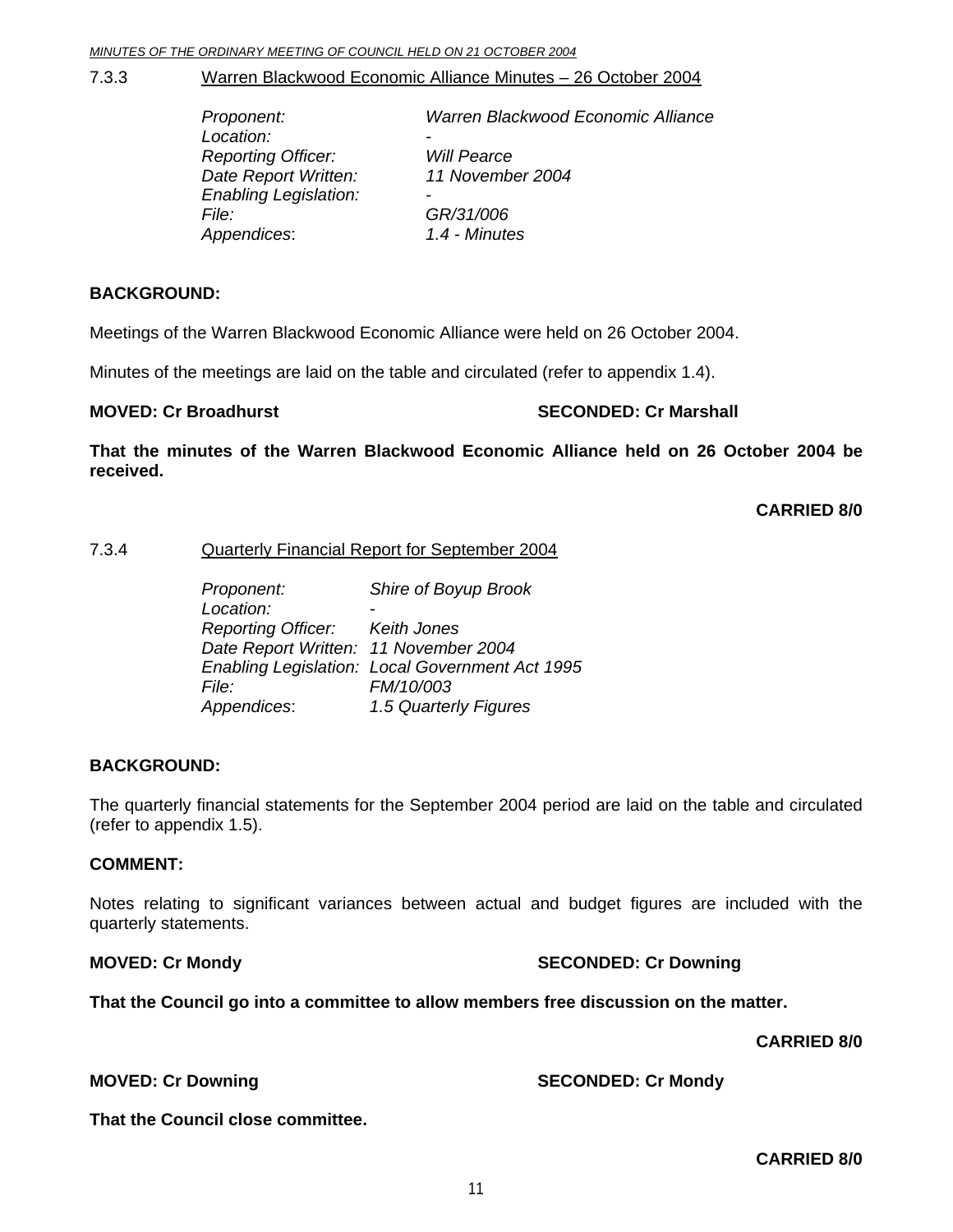#### **MOVED: Cr Mondy SECONDED: Cr Oversby**

#### **That the Financial Statements for the September 2004 quarter be received.**

 **CARRIED 8/0** 

#### 7.3.5 Accounts for Payment and Financial Status

*Proponent: Shire of Boyup Brook Location: - Reporting Officer: Keith Jones Date Report Written: 12 November 2004 Enabling Legislation: Local Government Act 1995 File: FM/10/003 Appendices*: *1.6 - Payments* 

#### **BACKGROUND:**

A monthly report is presented for consideration.

#### **DETAIL:**

The accounts for payment up to 31 October 2004 are attached (see appendix 1.6).

The payments made directly through the Municipal Account are as follows:-

| $\bullet$ | Salaries for the month of October 2004 |     | 64069.50 |
|-----------|----------------------------------------|-----|----------|
| $\bullet$ | Lease of Photocopier                   | \$  | 415.06   |
| $\bullet$ | Lease of Roller                        | \$  | 1,197.61 |
| $\bullet$ | Internet Access Fee                    | \$  | 40.00    |
| $\bullet$ | <b>FlexiRent Computer</b>              | \$  | 2088.00  |
| $\bullet$ | Rent MFA                               | \$  | 160.00   |
|           | • A Hales - Contractor                 | \$. | 885.50   |

The Account Balances for the various accounts as at 31 October 2004 are as follows:-

| • Municipal Account     |    | 49,244.01 |
|-------------------------|----|-----------|
| • Shire Clerk Advance   | £. | 994.25    |
| • Shire Medical Account |    | 3,793.44  |
| • Trust Account         |    | 37,977.59 |

Investments secured 2 November 2004 with the Commonwealth Bank maturing December 2004 are as follows:-

| Reserves Account Term Deposit | 638,266.77        | @5.12% |
|-------------------------------|-------------------|--------|
| Investment                    | 600,000.00 @5.12% |        |

As at 11 November the following amount of rates were outstanding:-

| Boyup Brook Ward         | \$ | 118996.30 |
|--------------------------|----|-----------|
| Benjinup Ward            | \$ | 82213.38  |
| Dinninup Ward            | \$ | 60244.71  |
| <b>Scotts Brook Ward</b> | S  | 48010.94  |
| TOTAL                    | ß. | 309465.33 |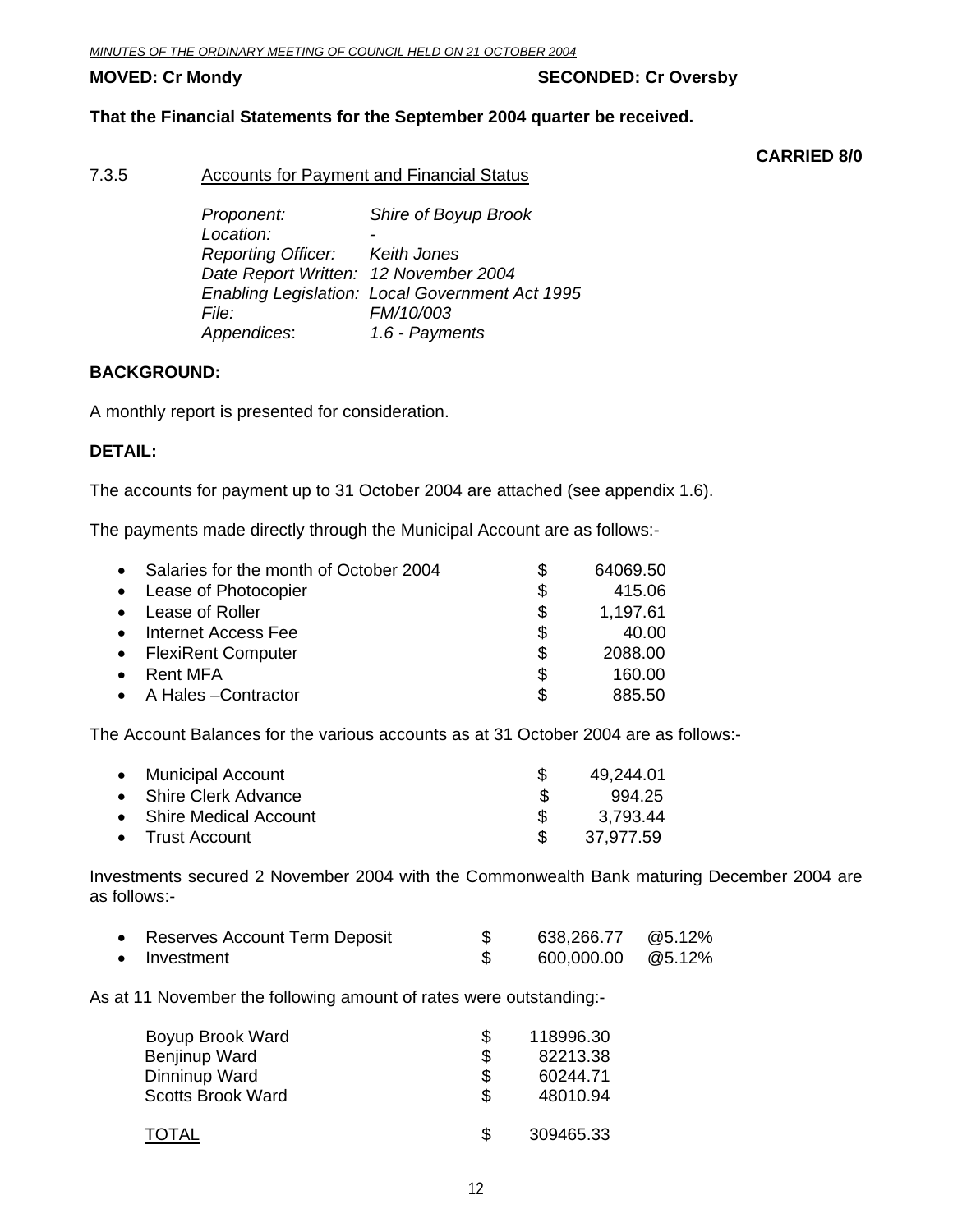| MINUTES OF THE ORDINARY MEETING OF COUNCIL HELD ON 21 OCTOBER 2004 |
|--------------------------------------------------------------------|
|--------------------------------------------------------------------|

| Sundry Debtors at 10 November 2004 |  | 86697.50 |
|------------------------------------|--|----------|
|------------------------------------|--|----------|

Sundry Creditors at 10 November 2004 \$

**MOVED: Cr Downing Case Conducts Account SECONDED: Cr Moir** 

**That the accounts as:-** 

- **1 presented totalling \$232093.11 voucher numbers for payment; 12569, 12654, 12658- 12660, 12662-12743, 1860-1867;**
- **2 paid by direct payments through the Municipal Account, the Chief Executive Officer's Advance Account and Trust,**

**be endorsed for payment.** 

**CARRIED 8/0** 

#### 7.3.6 Annual Report and Audit

Location:  *Reporting Officer: Keith Jones Date Report Written: 18 November 2004 File FM/9/004 Appendices*:

*Proponent: Haines Norton Chartered Accountants* 

 *Enabling Legislation: Local Government Act 1995* 

#### **BACKGROUND:**

The Council's Auditors have recently conducted the end of (financial) year audit for 2003/04 and provided an independent Audit Report to the Electors of the Shire of Boyup Brook.

It is now necessary to adopt the Annual 2003/2004 Report.

#### COMMENT:

It is suggested that the:-

- 1. independent Audit Report and Audit Management Report for 2003/04 submitted by Auditor David Tomasi of Haines Norton, be received;
- 2. 2003/04 Annual Report prepared be accepted in accordance with Section 5.54 of the Local Government Act 1995.

#### **MOVED: Cr Mondy SECONDED: Cr Moir**

#### **That the:-**

- **1. independent Audit Report and Audit Management Report for 2003/04 submitted by Auditor David Tomasi of Haines Norton, be received;**
- **2. 2003/04 Annual Report prepared be accepted in accordance with Section 5.54 of the Local Government Act 1995.**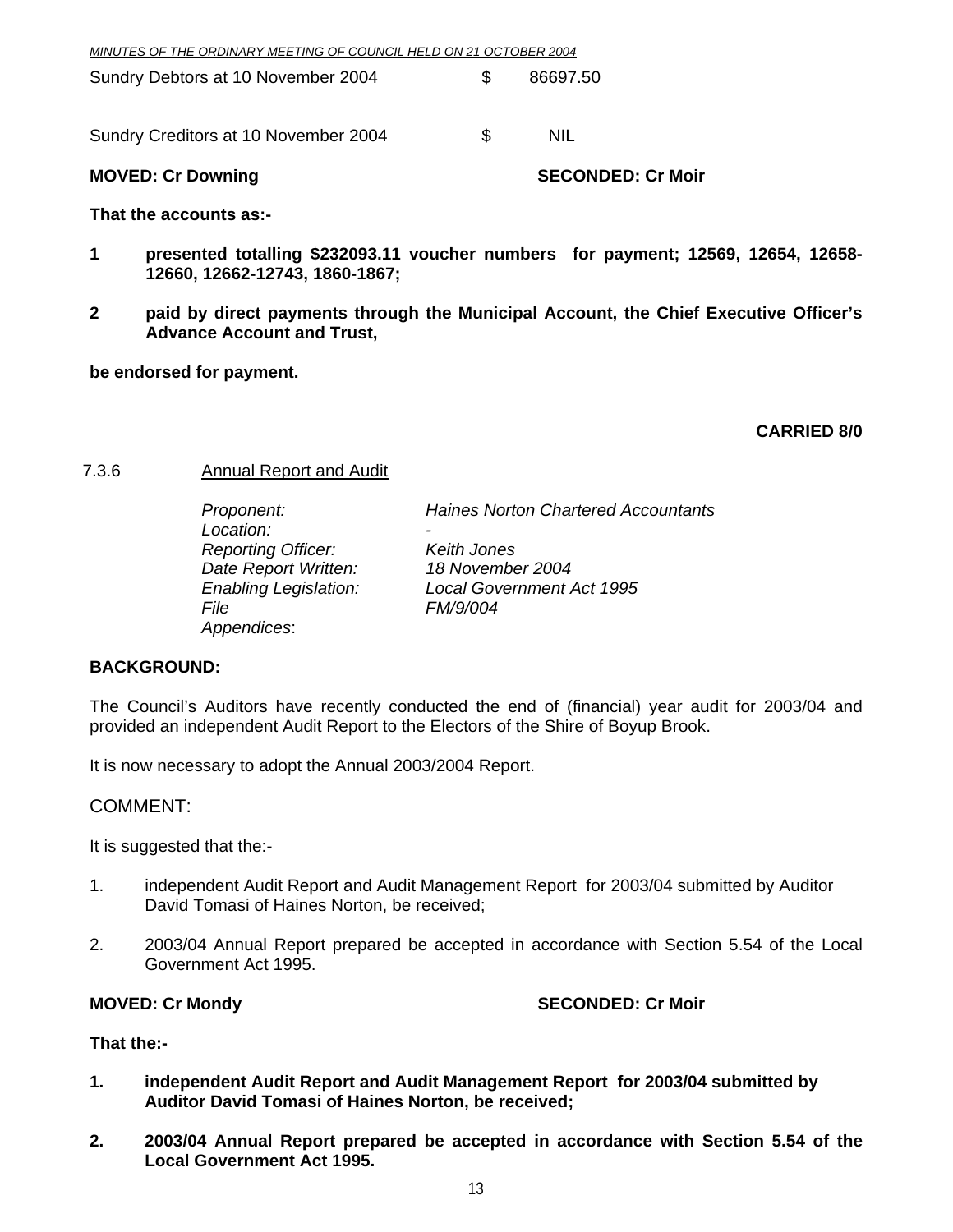#### **8 PETITIONS AND MEMORIALS**

Nil

### **9 MOTIONS OF WHICH PREVIOUS NOTICE HAS BEEN GIVEN**

#### 9.1 Cr Ginnane – Standing Orders Local Laws be Amended

**That Clause 4 and Clause 5 of Standing Orders, Local Law #1 be amended to relate to current practice.** 

#### CEO's Comment:

The procedure for amending local laws is prescribed in the Local Government Act 1995.

Clauses 4 and 5 of the Standing Orders read –

#### **"4. MEETINGS - MINUTES**

#### **4.1 Recording and Reading of Minutes**

- 4.1.1 Binding or pasting or otherwise permanently affixing the minutes to the leaves of a book shall be a sufficient recording of the minutes.
- 4.1.2 Reading of the minutes of a previous meeting may be dispensed with provided that a copy of those minutes has been supplied to each member at least 72 hours prior to the date of the ordinary meeting at which they are presented for confirmation.

#### **4.2 Confirmation of Minutes**

The minutes of any preceding meeting or meetings as described in the Act, not previously confirmed, shall be submitted for confirmation as the first business after public question time at all meetings of the Council, and no discussion of them shall be permitted except as to their accuracy as a record of the proceedings. Each page of the minutes of the full Council meeting shall be initialled by the President or person presiding over the meeting as prescribed by the Act, except that the last page of the minutes must receive a full signature and date.

#### **5. MEETINGS - ORDER OF BUSINESS**

#### **5.1 Ordinary Meeting - Order of Business**

The order of business of an ordinary meeting of Council shall be:

- (a) Question time from the public, limited to a total of fifteen minutes of duration, except by consent of the President. Each speaker will be limited to three minutes duration to speak, except by consent of the President;
- (b) Apologies and leave of absence;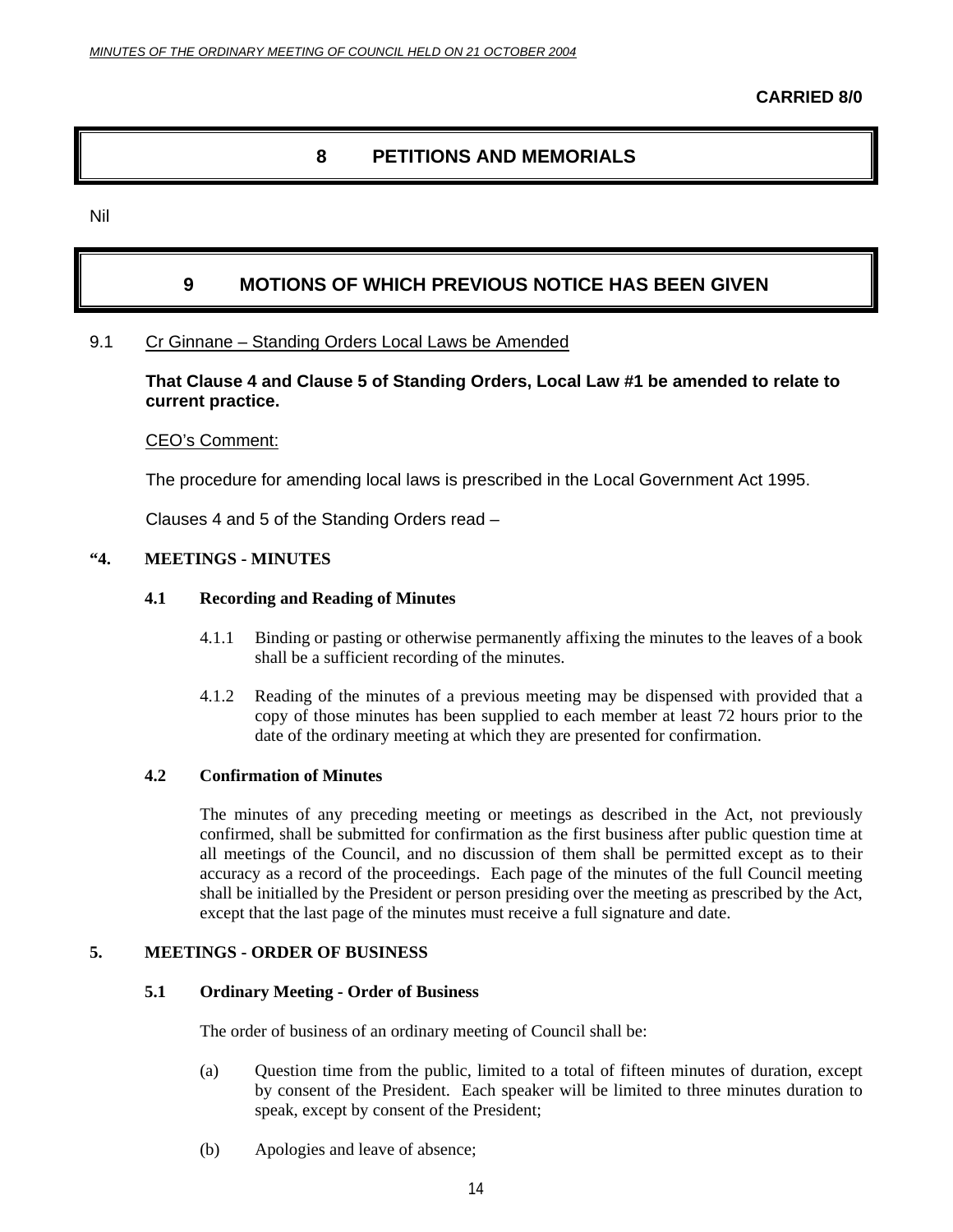- (c) Confirmation of the minutes;
- (d) Presidential communications;
- (e) Declarations of interest;
- (f) A report by the Chief Executive Officer relative to business arising out of minutes of any previous meeting, work or business carried out in the period between meetings or requests for instructions as to future business;
- (g) The reception of minutes or reports or recommendations of committees held since the previous meeting of Council;
- (h) The reception of petitions and memorials;
- (i) Motions of which previous notice has been given;
- (j) Questions of which notice has been given;
- (k) Any other business the reception of which has been approved according to Clause 2.3 of these standing orders.

#### **5.2 Late Correspondence**

In cases of extreme urgency or other special circumstance, late correspondence may, with the consent of the President, or at the request of a majority of Councillors present, be read and dealt with."

The proposed amendments would update the local law according to current practice.

The last statement of clause 4.2 needs to be updated as the current practice is to only sign the last page of the minutes and clause 5 does not reflect the agenda format.

It is recommended that a possible motion read in lieu of the above-

#### **MOVED: Cr Oversby SECONDED: Cr Purse 32 SECONDED: Cr Purse**

**That the Chief Executive Officer give public notice under section 3.12 of the Local Government Act 1995 of the intention to amend local law on Standing Orders according to the following:-** 

**1 Clause 4.2 – last statement to be replaced with-**

**Each set of minutes of the full Council meeting shall be signed and dated by the President or person presiding over the meeting as prescribed by the Act on the last page of the minutes.** 

**2 Clause 5.1 to be replaced with-**

**The order of business of an ordinary meeting of Council shall be:** 

**(a) Record of Attendance/Apologies/Leave of Absence Previously Approved;**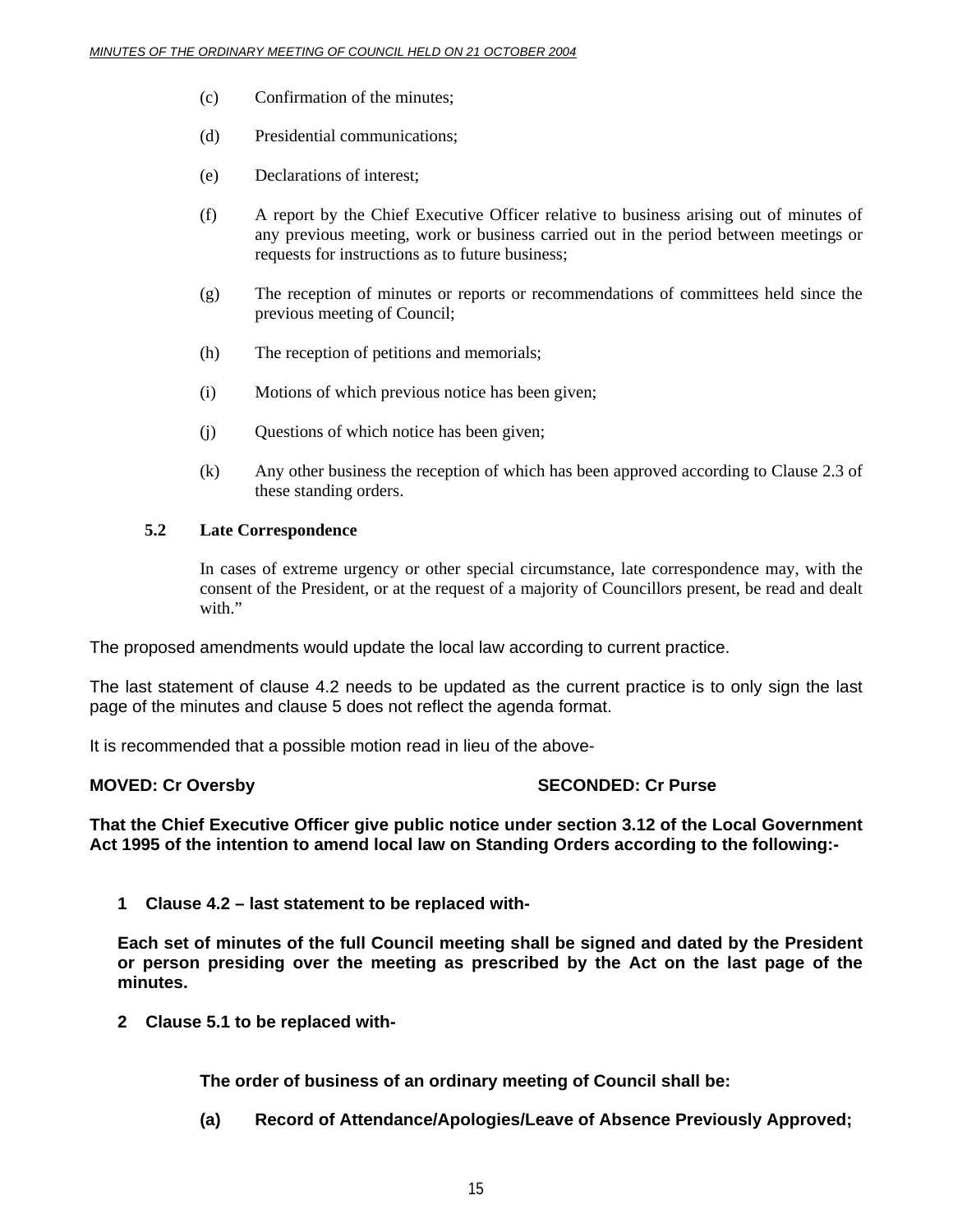- **(b) Public Question Time from the public, limited to a total of fifteen minutes of duration, except by consent of the President. Each speaker will be limited to three minutes duration to speak, except by consent of the President;** 
	- **(i) Response to previous public questions taken on notice**
	- **(ii) Public Question Time**
- **(c) Applications for Leave of Absence;**
- **(d) Petitions/Deputations/Presentations/Reports;**
- **(e) Confirmation of the minutes of Previous Meeting & Special Meeting;**
- **(f) Presidential communications;**
- **(g) Reports of Officers and Committees;**
- **(h) Petitions and Memorials;**
- **(i) Motions of Which Previous Notice has been Given;**
- **(j) Urgent Business;**
- **(k) Closure of Meeting.**

 **CARRIED 8/0** 

#### 9.2 Cr Ginnane – Boyup Brook Theme

**MOVED: Cr Ginnane SECONDED: Cr Downing** 

**That the Council adopts a theme of "Boyup Brook, the Town of Sculptures" and invite Mr Sandy Chambers to submit a proposal to design and create the theme.** 

**LOST 2/6** 

**MOVED: Cr Ginnane SECONDED: Cr Broadhurst** 

**That the Council allocates an amount of \$1000.00 towards the construction of a 'fireman' hollogram being paid for by the Boyup Brook fire brigade volunteers.** 

### **Amendment**

**MOVED: Cr Ginnane SECONDED:** 

**That the Council allocates an amount of \$500.00 towards the construction of a 'fireman' hollogram being paid for by the Boyup Brook fire brigade volunteers.** 

**MOVED: Cr Ginnane SECONDED: Cr Broadhurst** 

**That the item be laid on the table.** 

### **MOTION WITHDRAWN**